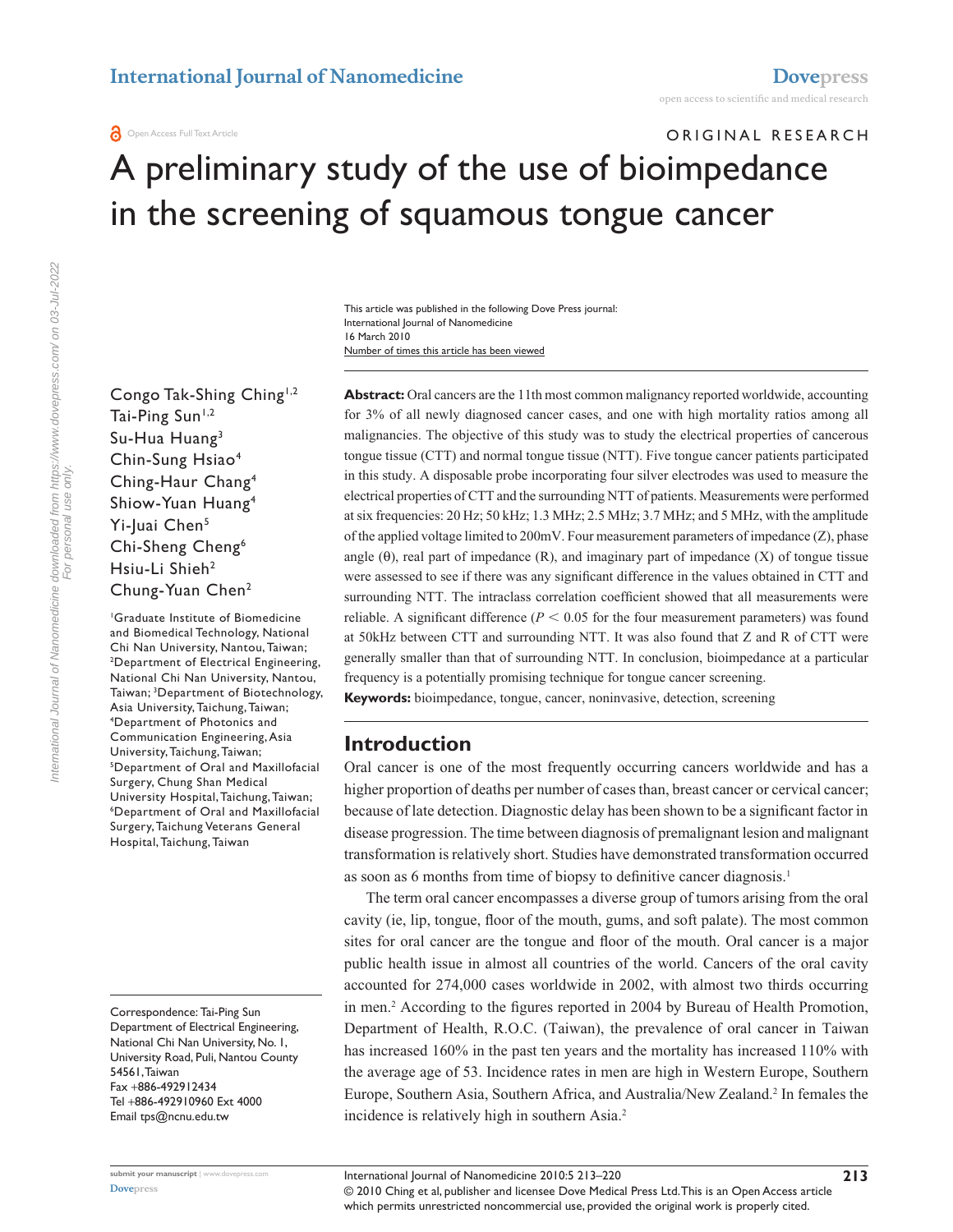Ching et al **[Dovepress](www.dovepress.com)**

The routine clinical practice to detect oral cancer is initially made by visual inspection followed by the biopsy of any suspicious lesions found. However, oral cancer can go unnoticed, and therefore visual inspection is incapable of effectively screening or detecting cancerous changes in the oral cavity. Such delay in diagnosis may adversely affect the patients' prognosis. A a result most oral cancer patients present with advanced disease, have secondary tumors and suffer from other co-morbidities. Biopsy is an invasive method and this approach increases the emotional trauma to the patient waiting for a diagnosis. New methods for reliable, low-cost, noninvasive, and real-time screening or detection of oral cancer are thus warranted.

In recent times, 'light biopsy' with various optical methods, such as fluorescence,<sup>3,4</sup> Raman<sup>5</sup> and elastic scattering<sup>6</sup> spectroscopy, have been investigated to establish techniques for the screening and detection of oral cancer. However, none of these techniques has been proved to be totally reliable both in screening or detecting oral cancer, and limitations still exist. For example, fluorescence spectroscopy can be significantly hindered by the presence of tissue scattering and absorption, and fails to account for confounding factors such as inflammatory changes that may produce fluorescence emission spectra, resulting in false-positive results. Raman spectroscopy shares the major limitation of other point-detection methods in that only a very small tissue volume is interrogated and it can be very sensitive to mucosal movement. Also the Raman spectroscopy technique is expensive, complex and difficult to adapt for *in vivo* use due to superimposed optical fiber and auto-fluorescence complicating the spectra. Elastic scattering spectroscopy is insensitive and imaging is very difficult. Source and detector fibers need to be sufficiently separated for the diffusion approximation to be valid, ie,  $> 0.5$  cm, but at this distance the technique would be insensitive to the size and shape of scattering centers. The intention of this study was therefore to investigate a new approach, namely bioimpedance, for reliable, low-cost, noninvasive, and real-time screening or detection of tongue cancer.

Bioimpedance is the measurement of the impedance signal, which is obtained by injecting a low-level sinusoidal current into the tissue and measuring the voltage drop generated by the tissue impedance. A bioimpedance signal gives information about electrochemical processes in the tissue and hence can be used for characterizing the tissue or for monitoring physiological changes. The electrical properties of tissue vary with the frequency of the applied electric field as seen from  $\alpha$ -,  $\beta$ - and  $\gamma$ -dispersion.<sup>7</sup> The  $\alpha$ -dispersion occurs at low frequencies (10 Hz–10 kHz) and is mainly affected by the ionic environment that surrounds the cells. The β-dispersion (10 kHz–10 MHz) is a structure relaxation. At higher frequencies, the γ-dispersion is found to be related to water molecules. The α- and β-dispersion regions are more interesting in medical applications, since most changes between pathological and normal tissue occur in this range.<sup>8</sup> In this study the electrical properties of cancerous tongue tissue and surrounding normal tongue tissue were measured at α- and β-dispersion regions.

Bioimpedance is well established and has been introduced into clinical investigation of breast cancer $9-12$  and cervical cancer.13–15 In 1999, TransScan TS2000 (TransScan Medical, Ltd., Sweden), an impedance-imaging device for breast cancer detection, was approved for use by the American Food and Drug Administration as an adjunct to mammography for the evaluation of equivocal breast lesions.16 At present, no studies using bioimpedance for the screening or detection of cancerous changes in the oral cavity have been reported in the literature. Many *in vitro*<sup>17-20</sup> and *in vivo*<sup>9-12</sup> studies showed that there are significant differences in electrical impedance between normal and malignant human breast tissues; malignant breast tumors have typically lower electrical impedance than surrounding normal tissues. The change in the electrical impedance of malignant tissue in comparison to surrounding healthy tissues are attributed to increased cellular water and salt content, altered membrane permeability, changed packing density, and orientation of cells.21 Other studies have also demonstrated that there are significant differences in electrical impedance between benign and malignant breast tumors.<sup>9,11,18,22</sup> Therefore, the hypothesis of this study was that cancerous tongue tissue has lower impedance compared with surrounding normal tongue tissue.

The aim of this study was to investigate the electrical properties of cancerous tongue tissue and normal tongue tissue, in order to establish a new approach, namely bioimpedance, for reliable, low-cost, noninvasive, and real-time screening or detection of tongue cancer.

## **Materials and methods**

Five tongue cancer patients (4 men and 1 woman; T1 and T2 stages of oral squamous cell carcinoma) were recruited in this study. The study was approved by The Institutional Review Board of Taichung Veterans General Hospital. Informed consent was obtained from each patient.

Four electrical properties of tongue tissue were measured and they were: impedance (Z); phase angle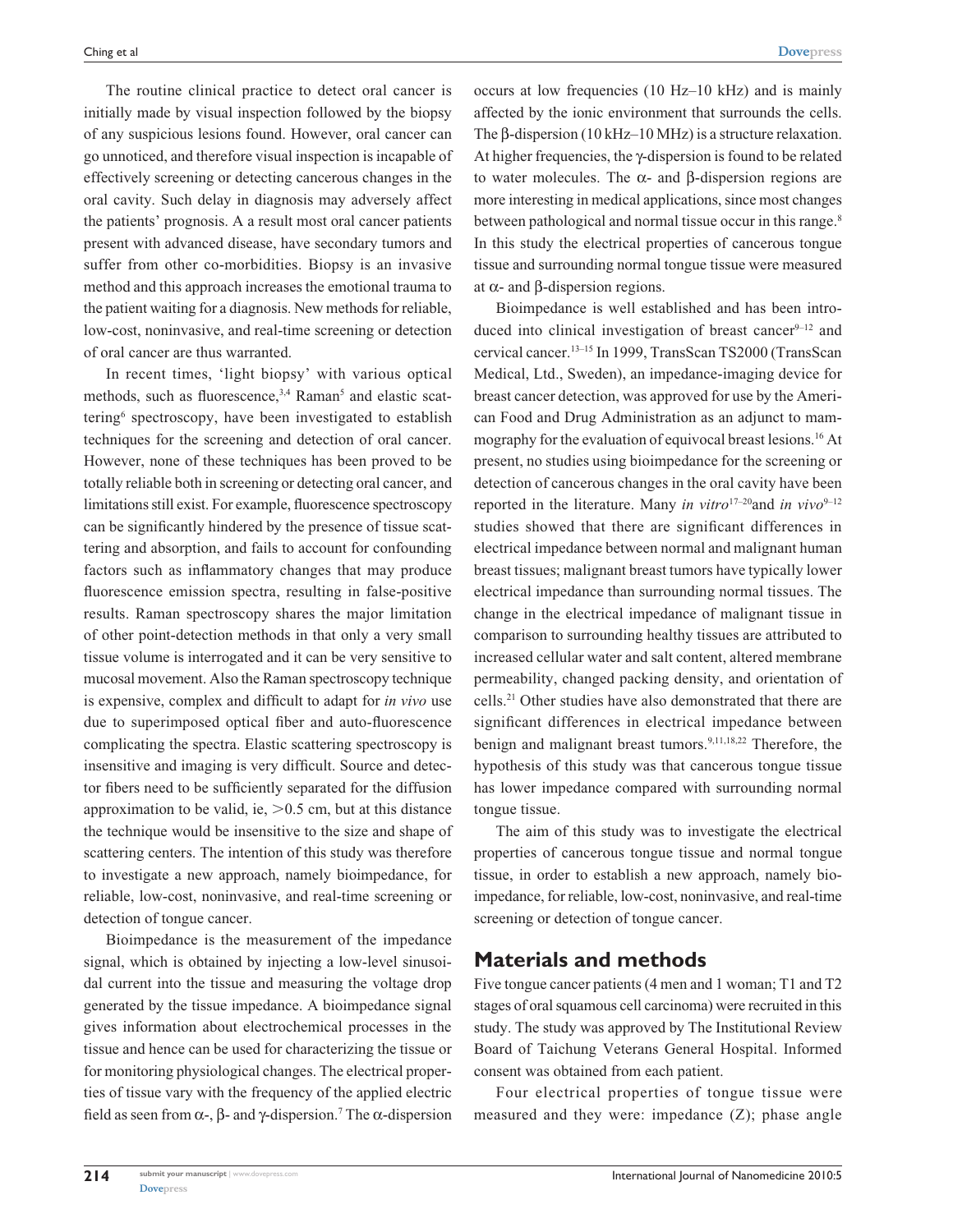$(\theta)$ ; real part of impedance  $(R)$ ; and imaginary part of impedance (X). Measurements were made using a disposable probe (Figure 1) with four 1-mm-diameter silver electrodes (2 mm between electrode centers) mounted in square configuration on a plastic bar (5 mm width  $\times$  3 mm thick  $\times$  100 mm long). The disposable probe was connected to an impedance analyzer (Precision Impedance Analyzer WK6420C, Wayne Kerr Electronics Ltd, Chichester, UK) for all measurements. On the other hand, the probe was evaluated in saline of known electrical conductivity and had an accuracy of  $\pm$  0.2 $\Omega$ on measuring resistance.

### Measurement procedures

Electrical properties of tongue tissue measurements were made with patients sitting on a chair. The disposable probe was placed in two separate positions on the patient's tongue: 1) on cancerous tongue tissue (CTT) and 2) on surrounding normal tongue tissue (NTT). The definition of surrounding NTT in this study is defined as the tongue tissue 10 mm away from the regional edge of the CTT.

At each position, electrical properties of tongue tissue measurements were made at six frequencies: 20 Hz; 50 kHz; 1.3 MHz; 2.5 MHz; 3.7 MHz; and 5 MHz, with the amplitude of the applied voltage limited to 200 mV. In all cases, three separate sets of measurement of a position were made in succession in order to check reliability of the measurements.

Prior and subsequent to each patient measurement, their oral temperatures were orally measured using body-temperature thermometer (Terumo Digital Clinical Thermometer C402, Terumo Corporation Tokyo, Japan).

### Statistical analysis

Intraclass correlation coefficient (ICC) was used to evaluate intrarater reliability (ICC 3,1) for the measurement of Z, θ, R, and X. Paired-sample t test was used to determine whether there were significant differences between CTT and surrounding NTT for the test parameters of  $Z$ ,  $\theta$ , R, and X at each frequency. All statistical analyses were carried out using SPSS software with the level of statistical significance set at 0.05.



**Figure 1** The four-electrode disposable probe.

## **Results**

Five tongue cancer patients participated in this study. Their pre- and post-experimental oral temperatures were recorded and summarized in Table 1. Patients' oral temperature ranged from 36.6°C to 36.8°C. No statistical significant difference was found on patients' pre- and post-experimental oral temperatures.

ICC for the intrarater reliability (ICC 3,1) for the measurement of electrical parameters  $(Z, \theta, R, \text{ and } X)$  of tongue tissues at different frequencies are summarized in Table 2. ICC ranged from 0.83 to 1.00. All electrical parameter measurements at each frequency for CTT and surrounding NTT had  $ICC \geq 0.93$ , except surrounding NTT measurements of phase angle at  $20$  Hz (ICC = 0.88) and that of real part of impedance at 50 kHz (ICC = 0.83) and 5 MHz (ICC = 0.87).

The electrical properties of tongue tissues at different frequencies are summarized in Table 3 and Figures 2 and 3. It was found that the impedance of CTT and surrounding NTT decreased as the measurement frequency increased. The impedance of CTT was generally smaller than that of surrounding NTT. Moreover, the impedance of CTT was found to be significantly smaller than that of surrounding NTT at 20 Hz ( $P < 0.05$ ) and 50 kHz ( $P < 0.001$ ).

On the other hand, it was found that the phase angle of CTT and surrounding NTT reduced as the measurement frequency increased. The phase angle of CTT was usually larger than that of surrounding NTT. Furthermore, the phase angle of CTT was found to be significantly larger than that of surrounding NTT at 50 kHz ( $P < 0.05$ ).

The real part of impedance of CTT and surrounding NTT was found to decline as the measurement frequency

**Table 1** Pre- and post-experimental oral temperature of patients

| $\frac{1}{2}$ , $\frac{1}{2}$ , $\frac{1}{2}$ , $\frac{1}{2}$ , $\frac{1}{2}$ , $\frac{1}{2}$ , $\frac{1}{2}$ , $\frac{1}{2}$ , $\frac{1}{2}$ , $\frac{1}{2}$ , $\frac{1}{2}$ , $\frac{1}{2}$ , $\frac{1}{2}$ , $\frac{1}{2}$ , $\frac{1}{2}$ , $\frac{1}{2}$ , $\frac{1}{2}$ , $\frac{1}{2}$ , $\frac{1$ |                   |      |      |      |      |      |  |  |
|-----------------------------------------------------------------------------------------------------------------------------------------------------------------------------------------------------------------------------------------------------------------------------------------------------------|-------------------|------|------|------|------|------|--|--|
| Patient                                                                                                                                                                                                                                                                                                   |                   |      |      |      |      |      |  |  |
| Oral Temp $(^{\circ}C)$<br>Pre-experimental                                                                                                                                                                                                                                                               | 36.6              | 36.7 | 36.8 | 36.6 | 36.7 |      |  |  |
|                                                                                                                                                                                                                                                                                                           | Post-experimental | 36.6 | 36.8 | 36.8 | 36.6 | 36.7 |  |  |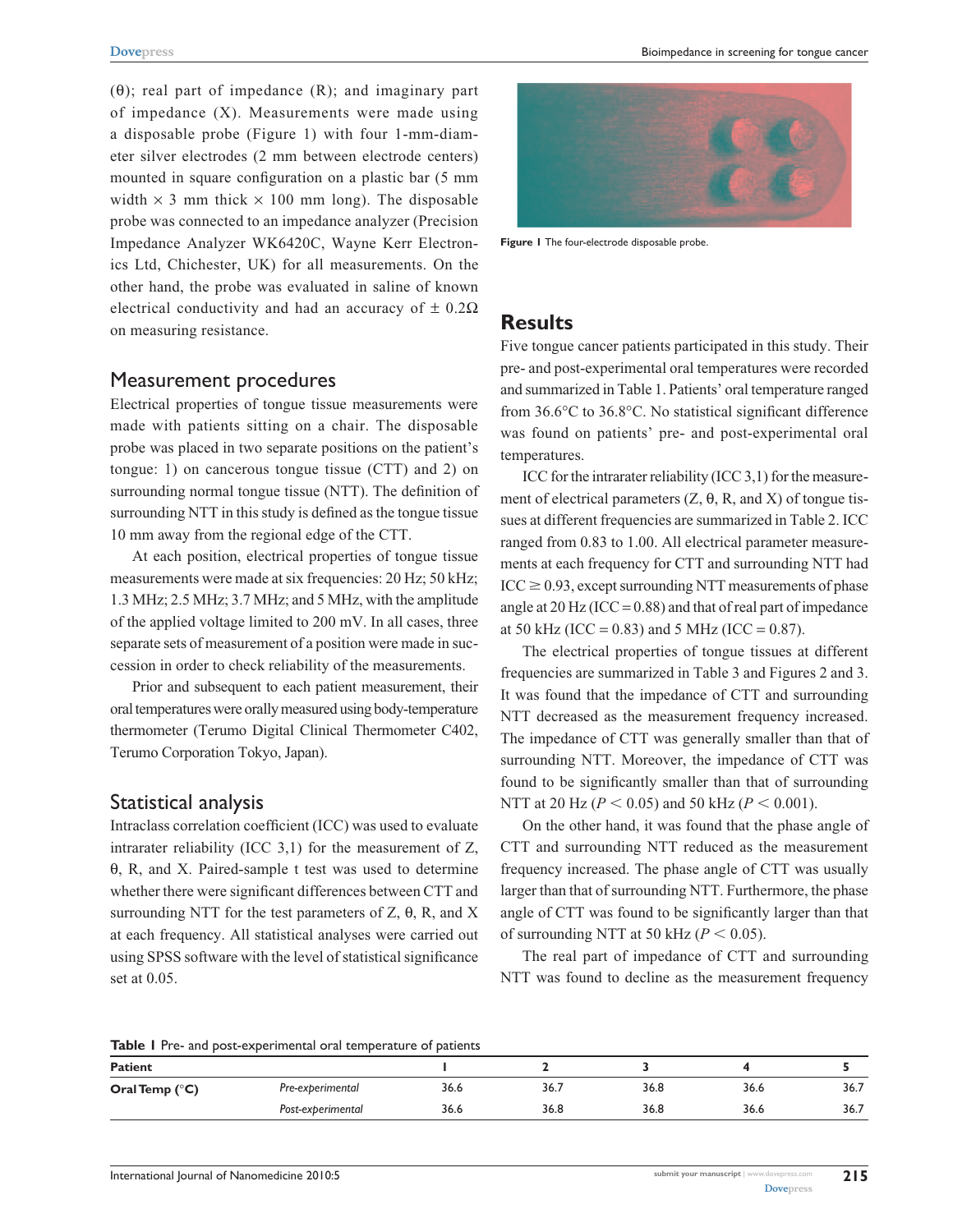| Freq $(Hz)$ | Cancerous tongue tissue |          |      |      | Surrounding normal tongue tissue |      |      |      |
|-------------|-------------------------|----------|------|------|----------------------------------|------|------|------|
|             |                         | $\theta$ | R    | X    |                                  | θ    | R    | X    |
| 20          | 0.99                    | 0.99     | 0.99 | 0.99 | 0.99                             | 0.88 | 0.99 | 0.99 |
| 50 k        | 0.98                    | 0.95     | 0.97 | 0.99 | 0.95                             | 0.93 | 0.83 | 0.95 |
| 1.3M        | 1.00                    | 0.99     | 0.99 | 00.1 | 0.99                             | 0.98 | 0.98 | 0.99 |
| 2.5 M       | 00. ا                   | 00.1     | 1.00 | 00.1 | 00.1                             | 1.00 | 0.99 | 00.1 |
| 3.7 M       | 00. ا                   | .00      | 1.00 | 00.1 | 0.99                             | 0.98 | 0.95 | 0.99 |
| 5 M         | 1.00                    | 00.1     | 1.00 | 00.1 | 0.99                             | 0.90 | 0.87 | 0.99 |

**Table 2** Estimation of intra-rater reliability (ICC 3,1) for the measurement of impedance (Z), phase angle (θ), real part of impedance (R), and imaginary part of impedance (X) of cancerous and surrounding normal tongue tissues at different frequencies

increased. It was also found that the real part of impedance of CTT was significantly smaller than that of surrounding NTT at 20 Hz ( $P < 0.05$ ) and 50 kHz ( $P < 0.05$ ).

The imaginary part of impedance of CTT and surrounding NTT was found to increase as the measurement frequency increased. The imaginary part of impedance of CTT was generally larger than that of surrounding NTT. In addition, the imaginary part of impedance of CTT was found to be significantly larger than that of surrounding NTT at 20 Hz  $(P < 0.05)$  and 50 kHz ( $P < 0.001$ ).

# **Discussion**

In this study, patients' pre- and post-experimental oral temperatures were measured as impedance of tissue varies with temperature.23 Results showed that only patient 2 had changed (0.1°C) in oral temperature from 36.7°C to 36.8°C after the experiment. Such temperature changes might be due to the patient's real oral temperature change or due to instrumentation error during measurement as the body-temperature thermometer has the accuracy of  $\pm$  0.1 $\degree$ C. For the other patients, their pre- and post-experimental oral temperatures were constant. Among the patients, the lowest and the highest oral temperature were 36.6°C and 36.8°C respectively, with a temperature difference of only 0.2°C. Because the oral temperature difference among patients was not large, the effect of temperature on patients' impedance was assumed to be minimal.

The ICC is a measure that can be used to quantify the reproducibility of a variable. At the same time, it is a measure of the homogeneity within groups (CTT and surrounding NTT) of replicate measurements relative to the total variation between groups. Portney and Watkins<sup>24</sup> have suggested that ICC values above 0.75 are indicative of good reliability and those below 0.75 should be considered as poor to moderate. Portney and Watkins<sup>25</sup> state; "For many clinical measurements, reliability should exceed 0.90 to ensure reasonable validity." All the ICC (3,1) measurements in this study, except surrounding NTT measurements of phase angle at

| Table 3 Impedance (Z), phase angle ( $\theta$ ), real part of impedance (R), and imaginary part of impedance (X) of tongue tissues measured at |
|------------------------------------------------------------------------------------------------------------------------------------------------|
| different frequencies. Results were expressed as means and standard deviations. Standard deviations were stated in parentheses                 |

| Freq<br>(Hz) | Cancerous tongue tissue |                |           |            | Surrounding normal tongue tissue |                |           |            |
|--------------|-------------------------|----------------|-----------|------------|----------------------------------|----------------|-----------|------------|
|              | Z(ohm)                  | $\theta$ (Deg) | R(ohm)    | X(ohm)     | Z(ohm)                           | $\theta$ (Deg) | R (ohm)   | X(ohm)     |
| 20           | 4317.92                 | $-22.74$       | 4049.90   | $-1440.95$ | 12771.50                         | $-13.40$       | 12432.41  | $-2918.89$ |
|              | (3639.79)               | (6.52)         | (3546.48) | (912.31)   | (6459.79)                        | (0.88)         | (6301.02) | (1432.33)  |
| 50 k         | 372.02                  | $-37.97$       | 290.08    | $-228.91$  | 782.93                           | $-49.78$       | 500.77    | $-599.18$  |
|              | (141.47)                | (6.13)         | (106.61)  | (121.27)   | (109.58)                         | (4.47)         | (34.46)   | (121.27)   |
| 1.3M         | 75.04                   | $-71.12$       | 22.96     | $-69.29$   | 85.28                            | $-76.75$       | 18.90     | $-82.79$   |
|              | (23.94)                 | (15.38)        | (19.72)   | (13.86)    | (13.63)                          | (6.37)         | (8.80)    | (13.86)    |
| 2.5M         | 46.31                   | $-85.54$       | $-1.63$   | $-42.98$   | 50.63                            | $-96.53$       | $-5.91$   | $-49.69$   |
|              | (22.26)                 | (26.73)        | (17.71)   | (13.51)    | (13.25)                          | (11.03)        | (7.94)    | (13.51)    |
| 3.7 M        | 42.13                   | $-95.87$       | $-7.72$   | $-35.33$   | 41.51                            | $-102.14$      | $-8.20$   | $-40.24$   |
|              | (17.29)                 | (35.17)        | (22.00)   | (10.38)    | (8.96)                           | (12.16)        | (5.24)    | (10.38)    |
| 5 M          | 30.48                   | $-105.79$      | $-14.88$  | $-19.32$   | 29.25                            | $-105.03$      | $-6.98$   | $-28.11$   |
|              | (22.95)                 | (40.10)        | (22.74)   | (13.13)    | (13.33)                          | (9.26)         | (4.11)    | (13.13)    |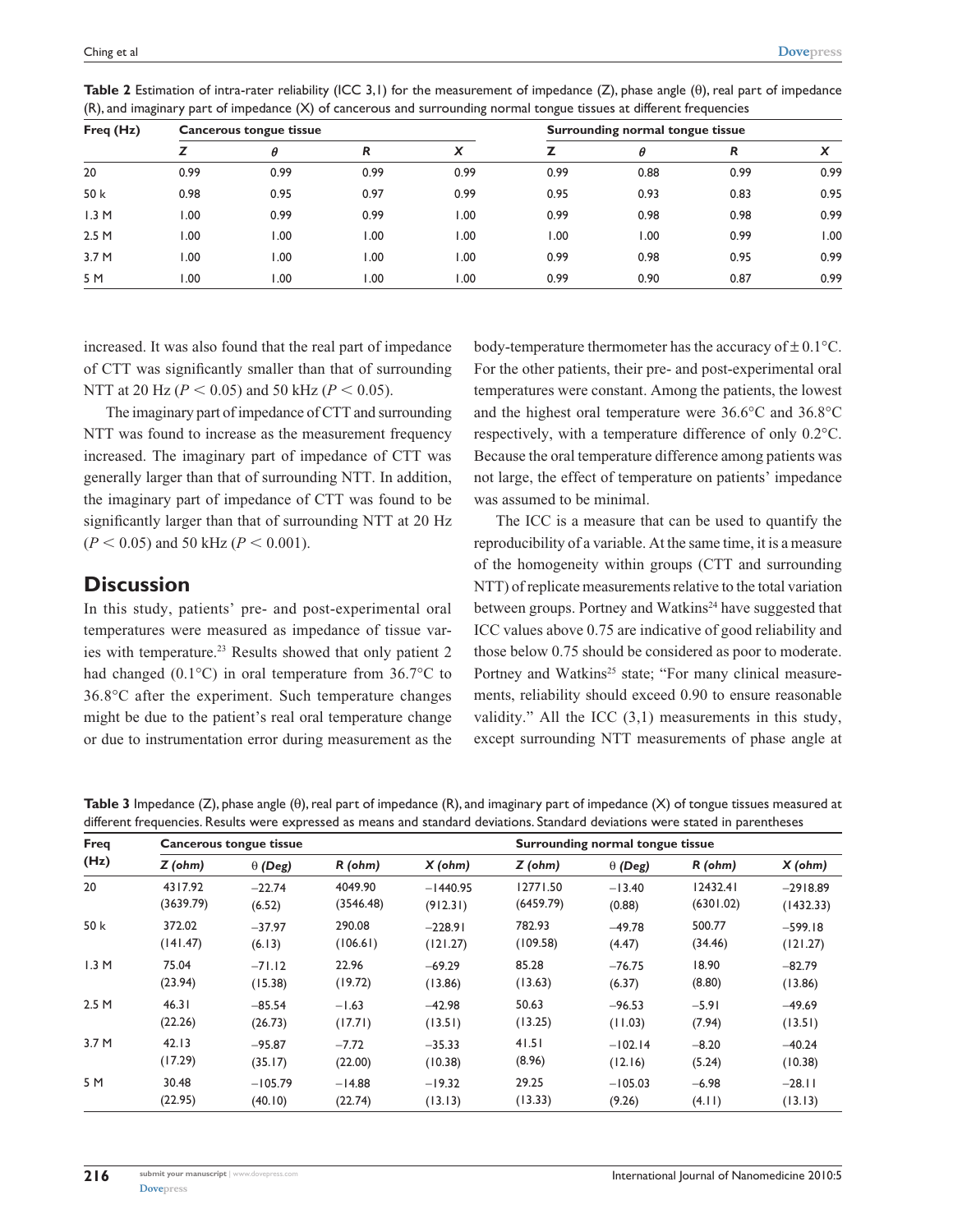

**Freq (Hz)**



Figure 2 Impedance and phase angle of cancerous and surrounding normal tongue tissues measured at different frequencies. Results were expressed as means and standard deviations. Statistically significant differences between cancerous and surrounding normal tongue tissues were shown, with  $P < 0.05$  represented by\* and  $P < 0.001$ represented by**\*\***.

20 Hz (ICC =  $0.88$ ) and that of real part of impedance at 50 kHz (ICC =  $0.83$ ) and 5 MHz (ICC =  $0.87$ ), exceeded 0.90, which suggests they have exceeded the threshold for both good reliability and reasonable validity. Although the ICC (3,1) for the surrounding NTT measurements of phase angle at 20 Hz and that of real part of impedance at 50 kHz and 5 MHz were smaller than 0.90, they all exceeded 0.75 which suggests they have good reliability.

Impedance measurements can be in two-electrode configuration or four-electrode configuration. In this study, a four-electrode impedance measurement was employed as this led to the measured impedance being essentially independent of the contact impedance between electrode and tissue. Because a four-electrode configuration was utilized in this study and human tongue is small, the disposable probe and its sensing area should be as small as possible. In this study,

the sensing area of the probe was about 9 mm<sup>2</sup>  $(3 \times 3$  mm) with the probe size of 5 mm width, 3 mm thick and 100 mm long. This ensured the probe was capable of being placed in most parts of the human tongue.

Tongue cancer is usually associated with the squamous cell carcinoma (SCC).26 SCC is a malignant neoplasm of mucosal origin $2<sup>7</sup>$  and often causes abnormality of the covering mucosa of the oral cavity.<sup>28</sup> In this study,  $\alpha$ - and  $\beta$ -dispersion regions (20 Hz–5 MHz) for tongue tissue measurement of the electrical properties  $(Z, θ, R,$  and  $X)$  was conducted. Our findings showed that not all the frequencies within the  $\alpha$ - and β-dispersion regions were suitable for use in distinguishing the CTT and surrounding NTT. Only the electrical properties measurement at 20 Hz (Z, R, and X measurements) and 50 kHz  $(Z, \theta, R,$  and X measurement) could significantly distinguish the CTT and surrounding NTT. Results also showed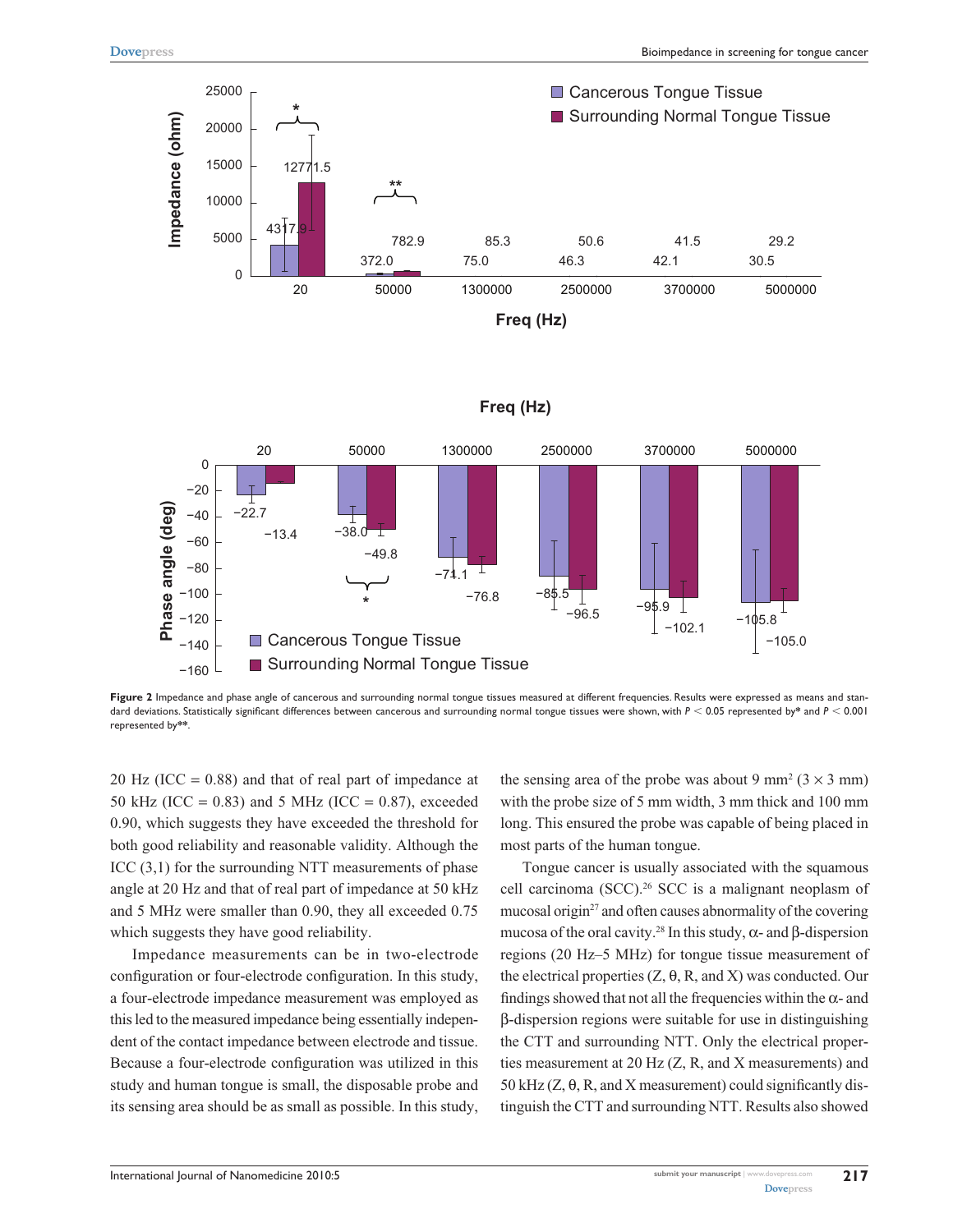

−5000 −4000 Cancerous Tongue Tissue Surrounding Normal Tongue Tissue **\***

Figure 3 Real and imaginary part of impedance of cancerous and surrounding normal tongue tissues measured at different frequencies. Results were expressed as means and standard deviations. Statistically significant differences between cancerous and surrounding normal tongue tissues were shown, with p < 0.05 represented by\* and p < 0.001 represented by**\*\***.

that Z and R of CTT ( $Z \approx 4318\Omega$  at 20 Hz and 372 $\Omega$  at 50 kHz; R  $\approx$  4050 $\Omega$  at 20 Hz and 290 $\Omega$  at 50 kHz) was significantly smaller (Z: a 3-fold decrease at 20 Hz and a 2-fold decrease at 50 kHz; R: a 3-fold decrease at 20 Hz and a 1.7-fold decrease at 50 kHz) than that of the surrounding NTT ( $Z \approx 12772\Omega$ ) at 20 Hz and 783Ω at 50 kHz; R  $\approx$  12432Ω at 20 Hz and  $501\Omega$  at 50 kHz). This might be due to the abnormality of the covering mucosa of the CTT. A possible explanation for the changes observed might be that at low frequency  $(< 1$  MHz) most of the current flows around the cell without being able to penetrate into the cell and the measured values of Z and R are dominated by contributions from the most superficial layer of the oral mucosa. In NTT, cells are well packed and attached to each other, therefore the current at low frequency has a very narrow and tortuous intercellular route to follow, which therefore has high resistance. However, cancer cells

−2918.9

−3000

normally have a phenomenon of metastases, which have the opposite effects on resistance. CTT has a wide extracellular space because of the loss of intercellular connections, a universal characteristic of cancer leading to metastases, and this would be expected to decrease resistance.

50 kHz resulted in significant separation of CTT from surrounding NTT on the 4 electrical properties  $(Z, \theta, R, \theta)$ and X) measurement while 20 Hz resulted in significant separation of CTT from surrounding NTT on only 3 electrical properties (Z, R, and X) measurement. Decision making based on 4 significant parameters is more reliable as compared to 3 significant parameters, and so 50kHz is suggested as the optimum frequency for distinguishing the CTT and surrounding NTT.

Our findings were similar to those in the literature reporting on the bioimpedance measurements of breast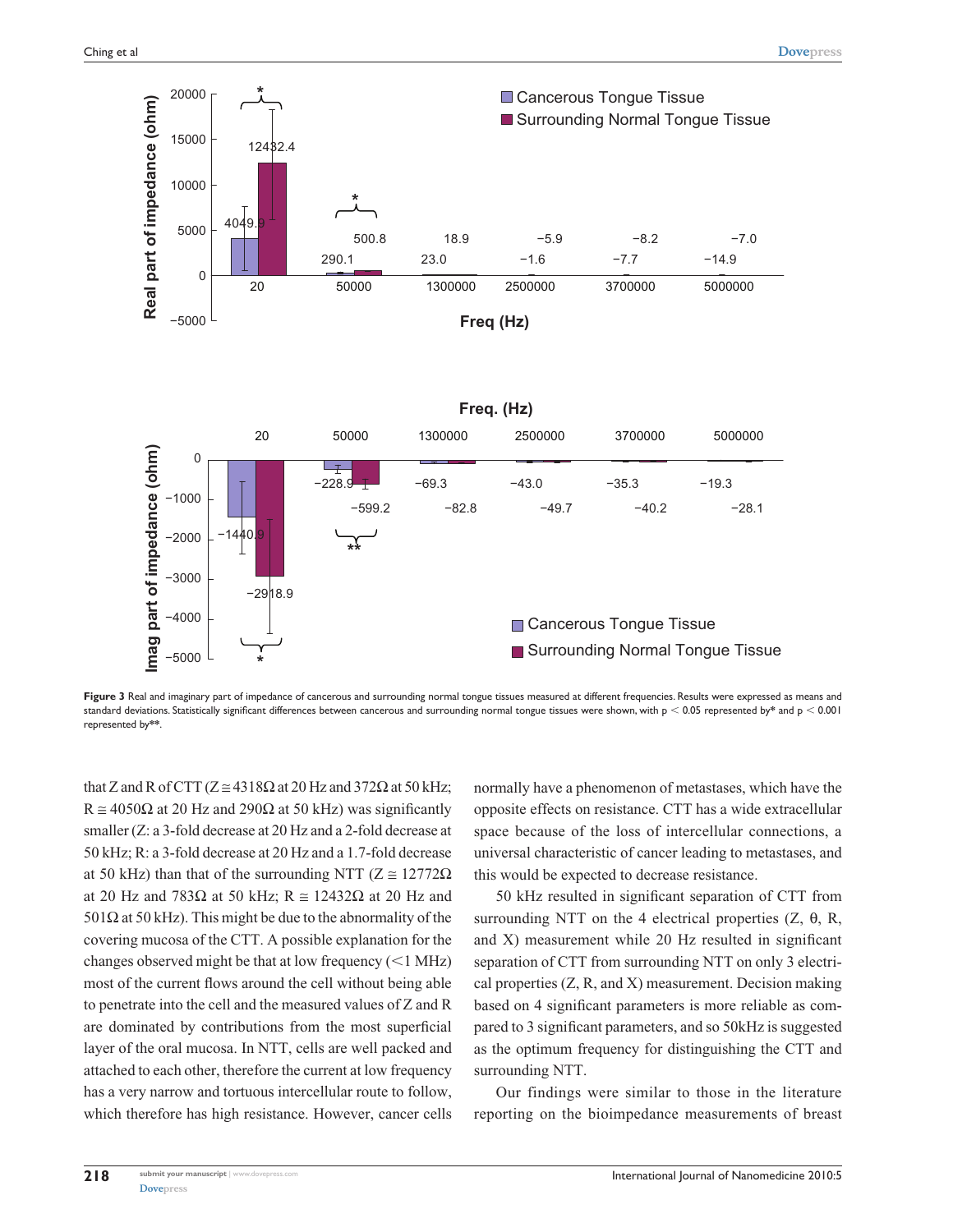cancer. $9-12,17-20$  These literatures reported that malignant breast tumors have typically lower electrical impedance than surrounding normal tissues. Our results are also in agreement with those reported by other researchers who found that cervical intraepithelial neoplasia normally has a lower electrical impedance than surrounding normal tissues.13–15 As shown in Figure 2, CTT had relatively lower electrical impedance than surrounding NTT. Therefore, it can be seen that cancerous tissue generally has lower electrical impedance than surrounding normal tissue.

Based on our findings, bioimpedance potentially provides a promising technique for squamous tongue cancer screening. It offers the benefits for high-risk patients who may suffer from tongue cancer to have regular tongue cancer screenings at home. For example, smokers, alcoholics, and people chewing betel nuts in Taiwan.

The advantage of this method, as a potential screening test over the current screening methods, is that: it has a relatively low-cost; provides instant (ie, real-time) results; requires little training; and therefore could be easily used in primary care or in developing countries where the organizational structure and economical factors limit national screening programs. The potential advantages of real-time screening tests include: a reduction in patient anxiety; improved patient compliance; and the ability to repeat inadequate tests immediately.

Research is ongoing to recruit more tongue cancer patients, at different stages of the disease, to reduce the standard deviation among data and increase reliability. The electrical properties measurement at different distances away from the regional edge of the cancerous tongue tissue and the electrical properties measurement of pre- and post-operative tongue cancer patients is also being studied.

In conclusion, significant separation of CTT from surrounding NTT could be achieved at 50 kHz electrical properties  $(Z, \theta, R, \text{ and } X)$  measurement. ICC showed that all measurements had good reliability. It was also found that Z and R of CTT were generally smaller than that of surrounding NTT. The advantage of this method as a potential screening test is that it can provide an immediate result and may be used by those with minimal training in the setting of primary care or in the developing world.

# **Acknowledgments**

The authors wish to thank the patients who participated in this study. This work was supported by grants from the Taichung Veterans General Hospital and National Chi Nan University (TCVGH-NCNU-987908) Taichung, Taiwan, Republic of China. Also, this work was partially supported by grants (NSC 98-2221-E-260-002- and NSC 98-2221-E-260-024-MY3) from National Science Council, Taiwan, Republic of China.

# **Disclosures**

The authors report no conflicts of interest relevant to this research.

#### **References**

- 1. Lumerman H, Freedman P, Kerpel S. Oral epithelial dysplasia and the development of invasive squamous cell carcinoma. *Oral Surg Oral Med Oral Pathol Oral Radiol Endodontics*. 1995;79:321–329.
- 2. Parkin DM, Bray F, et al. Global cancer statistics, 2002. *CA Cancer J Clin*. 2005;55:74–108.
- 3. Badizadegan K, Backman V, et al. Spectroscopic diagnosis and imaging of visible precancers. *Faraday Discuss*. 2004;126:265–279.
- 4. Staveren HJ van, Veen RLP van, et al. Classification of clinical autoflourescence spectra of oral leucoplakia using an artificial neural network: a pilot study. *Oral Oncol*. 2000;36:286–293.
- 5. Lau DP, Huang Z, et al. Raman spectroscopy for optical diagnosis in normal and cancerous tissue of the nasopharynx-preliminary findings. *Lasers Surg Med*. 2003;32:210–214.
- 6. Muller MG, Valdez TA, et al. Spectroscopic detection and evaluation of morphologic and biochemical changes in early human oral carcinoma. *Cancer*. 2003;97:1681–1692.
- 7. Pethig R. Dielectric properties of body tissues. *Clin Phys Physiol Meas*. 1987;8:A5–A12.
- 8. Blad B, Baldetorp B. Impedance spectra of tumor tissue in comparison with normal tissue:a possible clinical application for electrical impedance tomography. *Physiol Meas*. 1996;17:A105–A115.
- 9. Ohmine Y, Morimoto T, et al. Noninvasive measurement of the electrical bioimpedance of breast tumors. *Anticancer Res*. 2000:20: 1941–1946.
- 10. Morimoto T, Kimura S, et al. A study of the electrical bioimpedance of tumors. *J Invest Surg*. 1993;6:25–32.
- 11. Morimoto T, Kinouchi Y, et al. Measurement of the electrical bioimpedance of breast tumors. *Eur Surg Res*. 1990;22:86–92.
- 12. Singh B, Smith CW, Hughes R. In vivo dielectric spectrometer. *Med Biol Eng Comput*. 1979;17:45–60.
- 13. Abdul S, Brown BH, et al. The use of electrical impedance spectroscopy in the detection of cervical intraepithelial neoplasia. *Int J Gynecol Cancer*. 2006;16:1823–1832.
- 14. Abdul S, Brown BH, et al. A clinical study of the use of impedance spectroscopy in the detection of cervical intraepithelial neoplasia (CIN). *Gynecol Oncol*. 2005;99:S64–S66.
- 15. Brown BH, Tid JA y, et al. Relation between tissue structure and imposed electrical current flow in cervical neoplasia. *Lancet*. 2000;355:892–895.
- 16. FDA Premarket Approval database. http://www.fda.gov/cdrh/pma/ pmaapr99.html. P970033, Accessed February 2010.
- 17. Stelter J, Wtorek J, et al. Complex permittivity of breast tumor tissue. Proceedings of 10th International Conference on Electrical Bio-Impedance, Barcelona. 5–9 April 1998. p. 59–62.
- 18. Jossinet J. Variability of impedivity in normal and pathological breast tissue. *Med Biol Eng Comput*. 1996;34:346–350.
- 19. Heinitz J, Minet O. Dielectric properties of female breast tumors. Proceedings of Ninth International Conference on Electrical Bio-Impedance, Heidelberg. 26–30 September 1995. p. 356–359.
- 20. Campbell AM, Land DV. Dielectric properties of female breast tissue measured in vitro at 3.2 GHz. *Phys Med Biol*. 1992;37:193–210.
- 21. Scholz B, Anderson R. On electrical impedance scanning-principles and simulations. *Electromedica*. 2000;68:35–44.